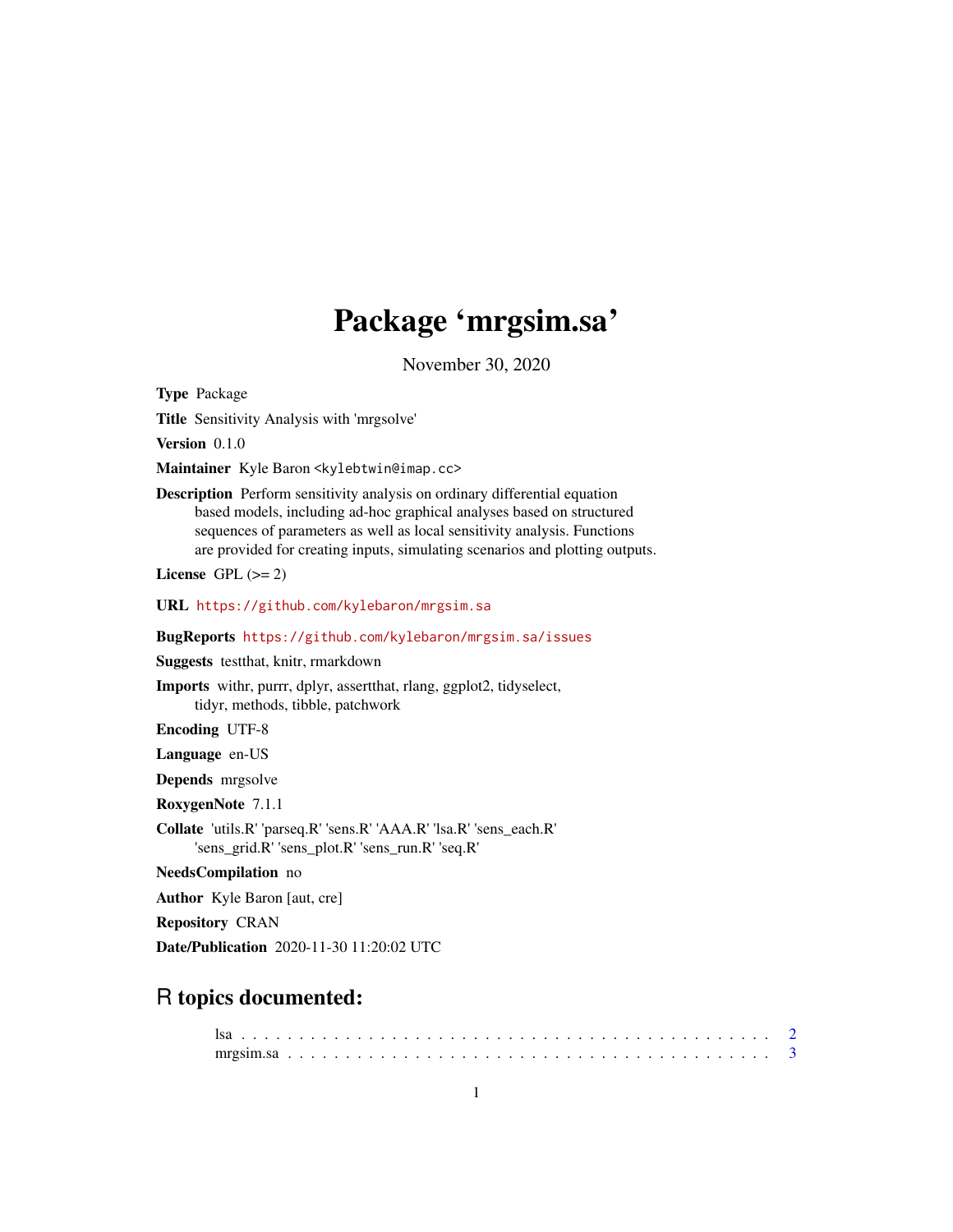<span id="page-1-0"></span>

| Index | 15 |
|-------|----|
|       |    |
|       |    |
|       |    |
|       |    |
|       |    |
|       |    |
|       |    |
|       |    |
|       |    |
|       |    |
|       |    |
|       |    |
|       |    |
|       |    |

<span id="page-1-1"></span>lsa *Perform local sensitivity analysis*

## Description

Perform local sensitivity analysis

## Usage

```
lsa(mod, par, var, fun = .lsa_fun, eps = 1e-08, ...)
```
 $lsa.plot(x, ...)$ 

## Arguments

| mod      | a mrgsolve model object                                                                |
|----------|----------------------------------------------------------------------------------------|
| par      | parameter names as character vector or comma-separated string                          |
| var      | output names (compartment or capture) as character vector or comma-separated<br>string |
| fun      | generating simulated for sensitivity analysis (see details)                            |
| eps      | parameter change value for sensitivity analysis                                        |
| $\cdots$ | passed to plot. lsa()                                                                  |
| X        | output from 1sa()                                                                      |

## Value

A tibble with class lsa.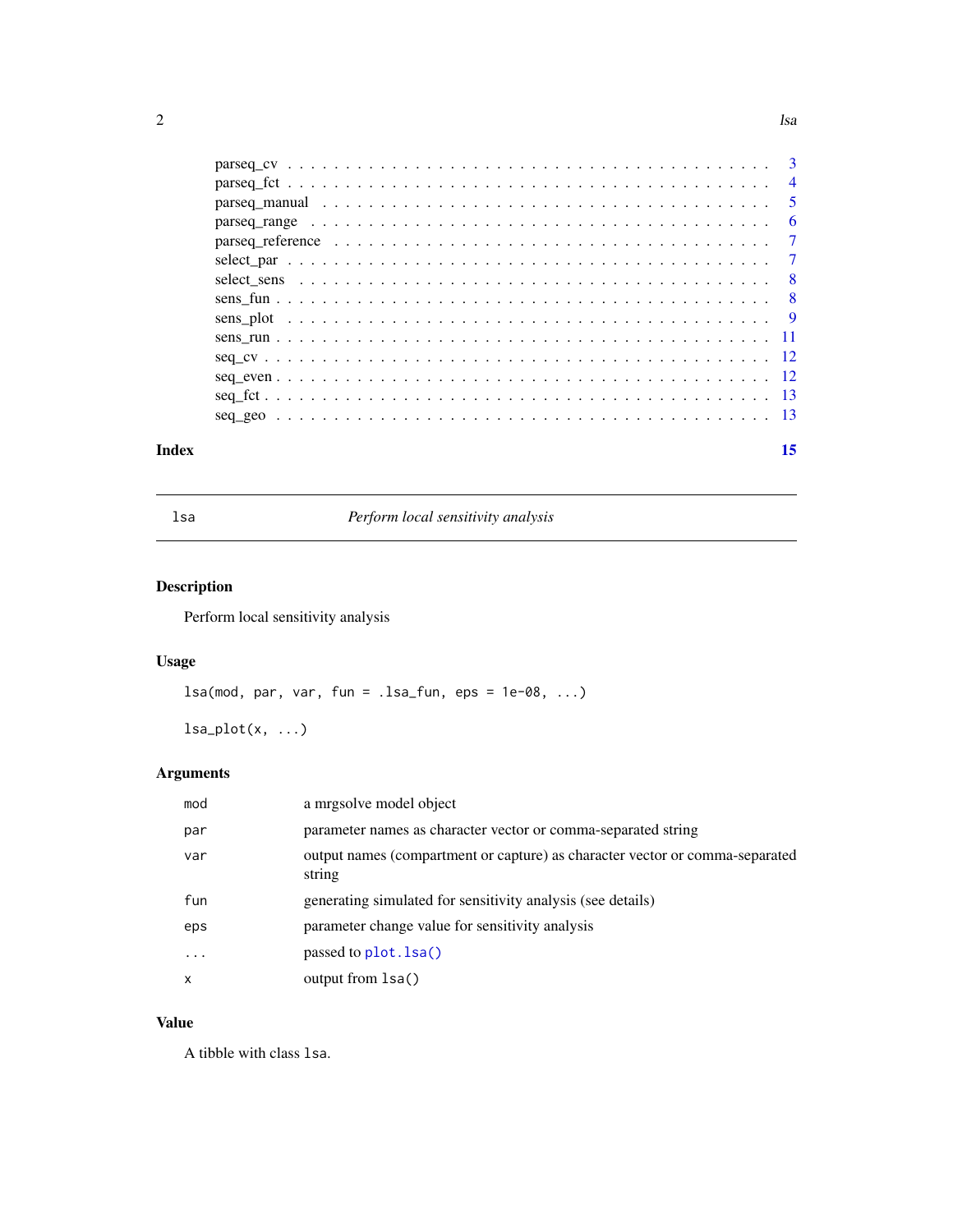#### <span id="page-2-0"></span>mrgsim.sa 3

#### Examples

```
mod <- mrgsolve::house(delta=0.1)
par <- "CL,VC,KA"
var <- "CP"
dose \leq -ev(\text{amt} = 100)fun <- function(mod, ...) mrgsolve::mrgsim_e(mod, dose, output="df")
out <- lsa(mod, par, var, fun)
head(out)
lsa_plot(out)
```
mrgsim.sa *Sensitivity Analysis with 'mrgsolve'*

#### **Description**

Perform local sensitivity analysis on ordinary differential equation based models, including ad-hoc graphical analyses based on sequences of parameters as well as local sensitivity analysis. Functions are provided for creating inputs, simulating scenarios and plotting outputs.

#### Details

- Local sensitivity analysis: 1sa()
- Run ad-hoc sensitivity analyses: [sens\\_each\(\)](#page-7-1), [sens\\_grid\(\)](#page-7-1), [sens\\_run\(\)](#page-10-1)
	- Use [sens\\_each\\_data\(\)](#page-7-1) and [sens\\_grid\\_data\(\)](#page-7-1) to pass in data sets
- Parameter sequence generation:
	- In a pipeline: [parseq\\_cv\(\)](#page-2-1), [parseq\\_fct\(\)](#page-3-1), [parseq\\_range\(\)](#page-5-1), [parseq\\_manual\(\)](#page-4-1)
	- Stand alone: [seq\\_cv\(\)](#page-11-1), [seq\\_fct\(\)](#page-12-1), [seq\\_geo\(\)](#page-12-2), [seq\\_even\(\)](#page-11-2)

<span id="page-2-1"></span>parseq\_cv *Generate a sequence of parameters based on CV*

## Description

Generate a sequence of parameters based on CV

```
parseq_cv(mod, ..., cv = 30, n = 5, nsd = 2, digits = NULL)
```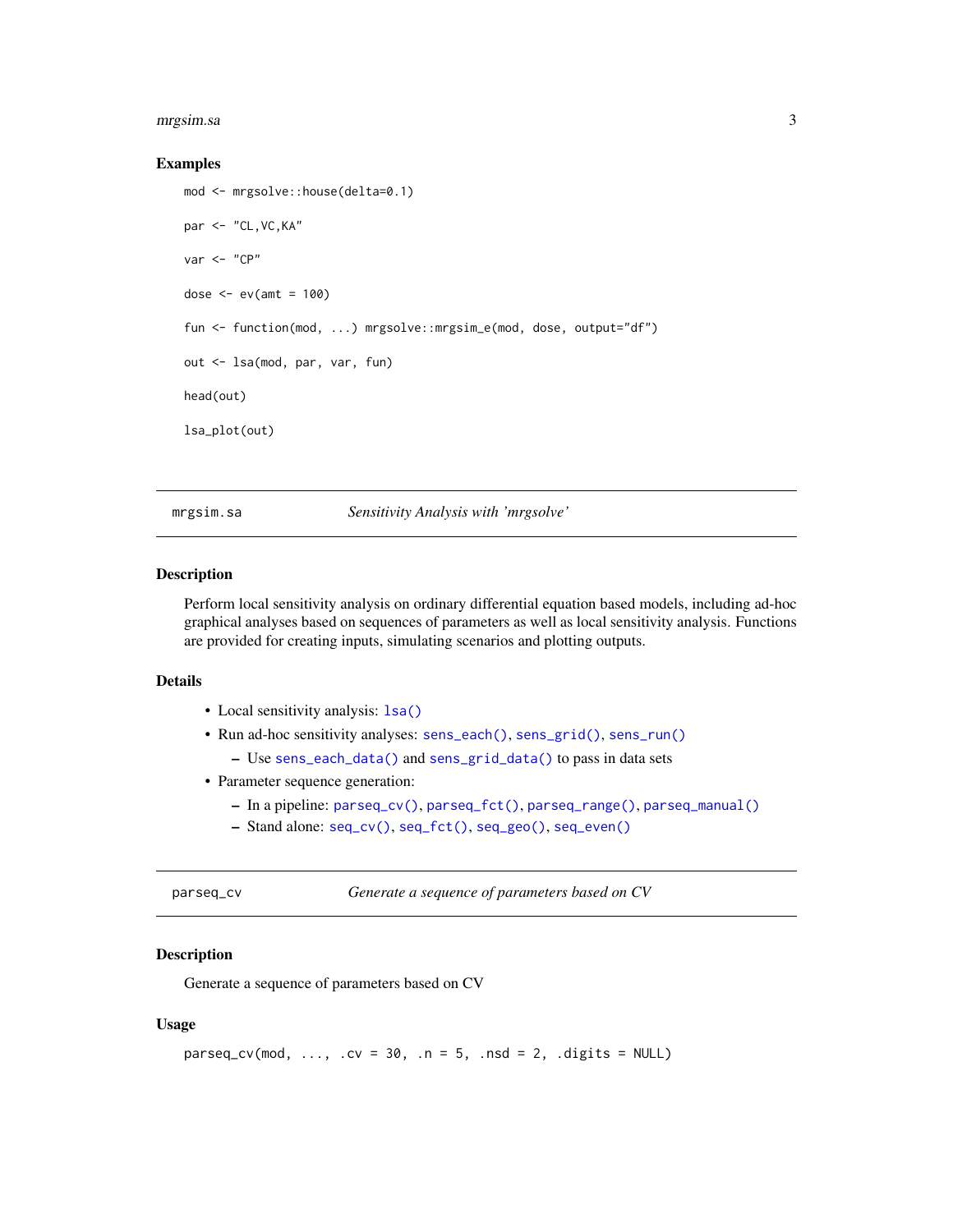#### <span id="page-3-0"></span>Arguments

| mod       | a model object                                                                                               |
|-----------|--------------------------------------------------------------------------------------------------------------|
| $\cdot$   | model parameter names                                                                                        |
| .CV       | a coefficient of variation used to determine range of test parameters                                        |
| $\cdot$ n | number of parameters to simulate in the sequence                                                             |
| .nsd      | number of standard deviations used to determine the range                                                    |
| .digits   | if numeric, the number of significant digits in the parameter sensitivity values<br>are set using $signif()$ |

### Details

- .cv is passed to [seq\\_cv\(\)](#page-11-1) as cv
- .n is passed to [seq\\_cv\(\)](#page-11-1) as n
- .nsd is passed to [seq\\_cv\(\)](#page-11-1) as nsd

## See Also

[parseq\\_fct\(\)](#page-3-1), [parseq\\_range\(\)](#page-5-1), [parseq\\_manual\(\)](#page-4-1)

## Examples

```
mod <- mrgsolve::house()
mod %>%
  parseq_cv(CL,VC) %>%
  sens_each()
```
## <span id="page-3-1"></span>parseq\_fct *Generate a sequence of parameters*

## Description

Generate a sequence of parameters

```
parseq_fct(mod, ..., n = 5, .factor = 2, .geo = TRUE, .digits = NULL)parseq_factor(mod, ..., \ldots = 5, .factor = 2, .geo = TRUE, .digits = NULL)
```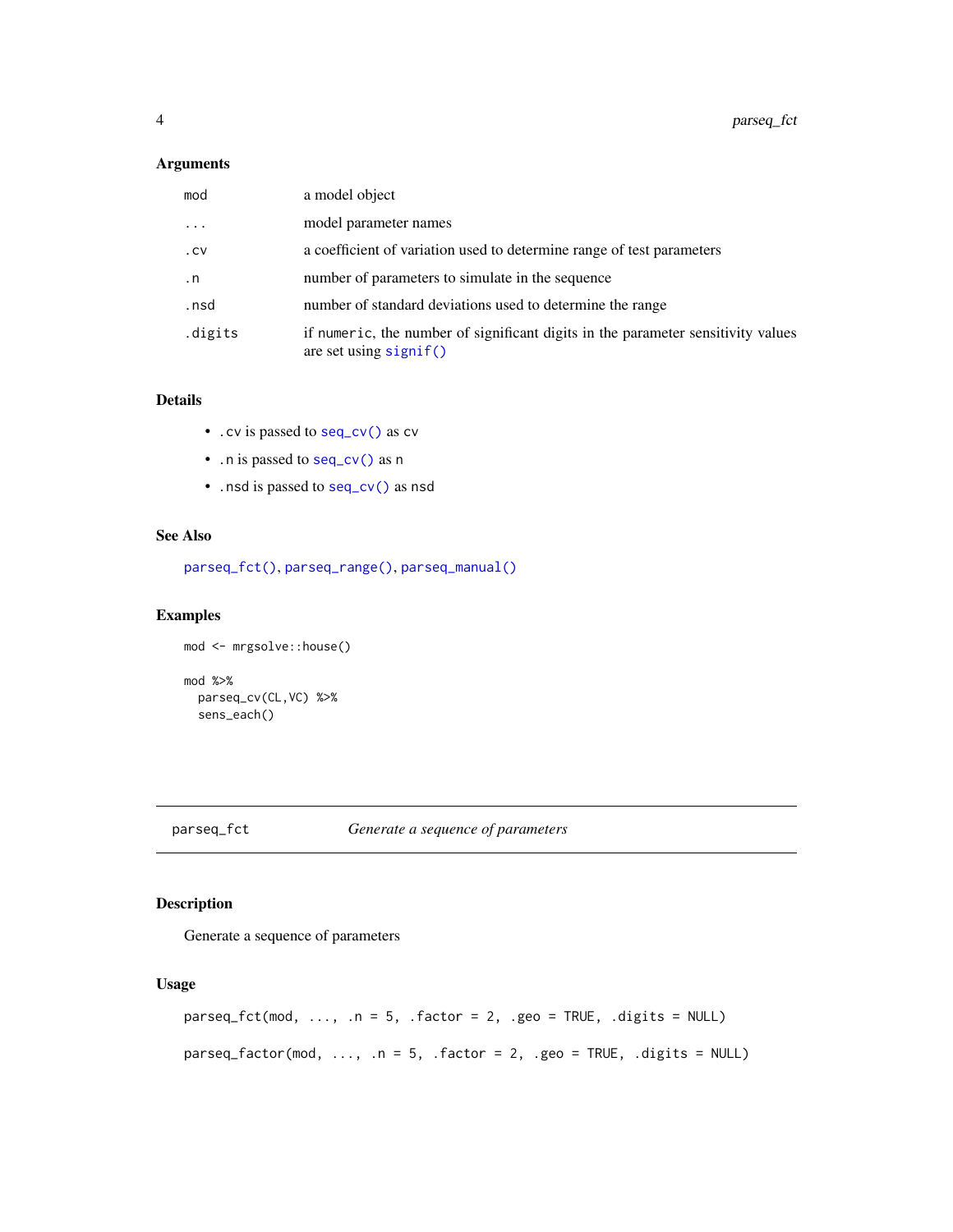## <span id="page-4-0"></span>parseq\_manual 5

## Arguments

| mod       | a model object                                                                                                                                                                                                                                                                                                                                                                                        |
|-----------|-------------------------------------------------------------------------------------------------------------------------------------------------------------------------------------------------------------------------------------------------------------------------------------------------------------------------------------------------------------------------------------------------------|
| .         | unquoted parameter names                                                                                                                                                                                                                                                                                                                                                                              |
| $\cdot$ n | number of parameters to simulate between the minimum and maximum param-<br>eter values                                                                                                                                                                                                                                                                                                                |
| .factor   | a numeric vector used to divide and multiply the parameter value thus generating<br>the minimum and maximum parameter values, respectively, for the sequence; if<br>. factor is length 1 it will be recycled to length 2; the first value is used to<br>divide the nominal value generating the minimum value; the second value is<br>used to multiply the nominal value generating the maximum value |
| .geo      | if TRUE a geometric sequence is generated (evenly spaced from min to max on<br>log scale); otherwise, the sequence is evenly spaced on Cartesian scale                                                                                                                                                                                                                                                |
| .digits   | if numeric, the number of significant digits in the parameter sensitivity values<br>are set using $signif()$                                                                                                                                                                                                                                                                                          |

## Details

- .n is passed to [seq\\_fct\(\)](#page-12-1) as n
- .factor is passed to [seq\\_fct\(\)](#page-12-1) as factor

## See Also

[parseq\\_cv\(\)](#page-2-1), [parseq\\_range\(\)](#page-5-1), [parseq\\_manual\(\)](#page-4-1)

## Examples

```
mod <- mrgsolve::house()
mod %>%
  parseq_fct(CL,VC) %>%
```
sens\_each()

<span id="page-4-1"></span>parseq\_manual *Simulation helper to manually specify parameter sequences*

## Description

Simulation helper to manually specify parameter sequences

## Usage

parseq\_manual(mod, ...)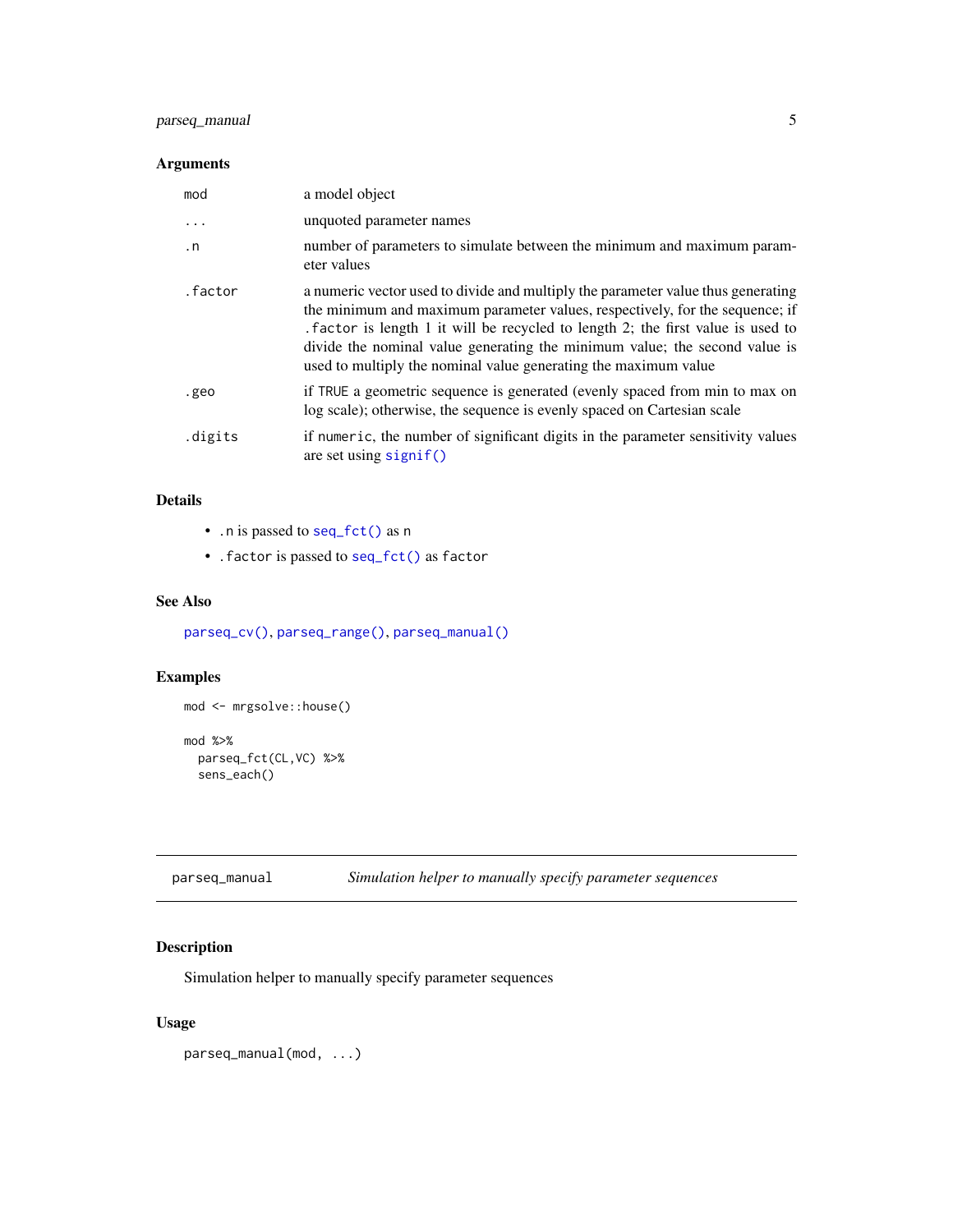#### <span id="page-5-0"></span>Arguments

| mod     | mrgsolve model object                                                                                             |
|---------|-------------------------------------------------------------------------------------------------------------------|
| $\cdot$ | named numeric vectors of parameter values to simulate; names must correspond<br>to parameters in the model object |

## See Also

[parseq\\_cv\(\)](#page-2-1), [parseq\\_range\(\)](#page-5-1), [parseq\\_fct\(\)](#page-3-1)

## Examples

```
mod <- mrgsolve::house()
```

```
mod %>%
  parseq_manual(CL = c(0.5, 1, 1.5)) %>%
  sens_each()
```
<span id="page-5-1"></span>parseq\_range *Simulation helper to generate a sequence of parameters from a range*

## Description

Simulation helper to generate a sequence of parameters from a range

#### Usage

```
parseq_range(mod, ..., .n = 5, .geo = TRUE, .digits = NULL)
```
## Arguments

| mod       | mrgsolve model object                                                                                                    |
|-----------|--------------------------------------------------------------------------------------------------------------------------|
| .         | unquoted parameter names,                                                                                                |
| $\cdot$ n | number of values to simulate for each parameter sequence                                                                 |
| .geo      | if TRUE generate a geometric sequence; otherwise, generate a sequence evenly<br>spaced on Cartesian scale; see seq_geo() |
| .digits   | if numeric, the number of significant digits in the parameter sensitivity values<br>are set using $signif()$             |

## Details

• .n is passed to [seq\\_geo\(\)](#page-12-2) as n

## See Also

[parseq\\_cv\(\)](#page-2-1), [parseq\\_fct\(\)](#page-3-1), [parseq\\_manual\(\)](#page-4-1)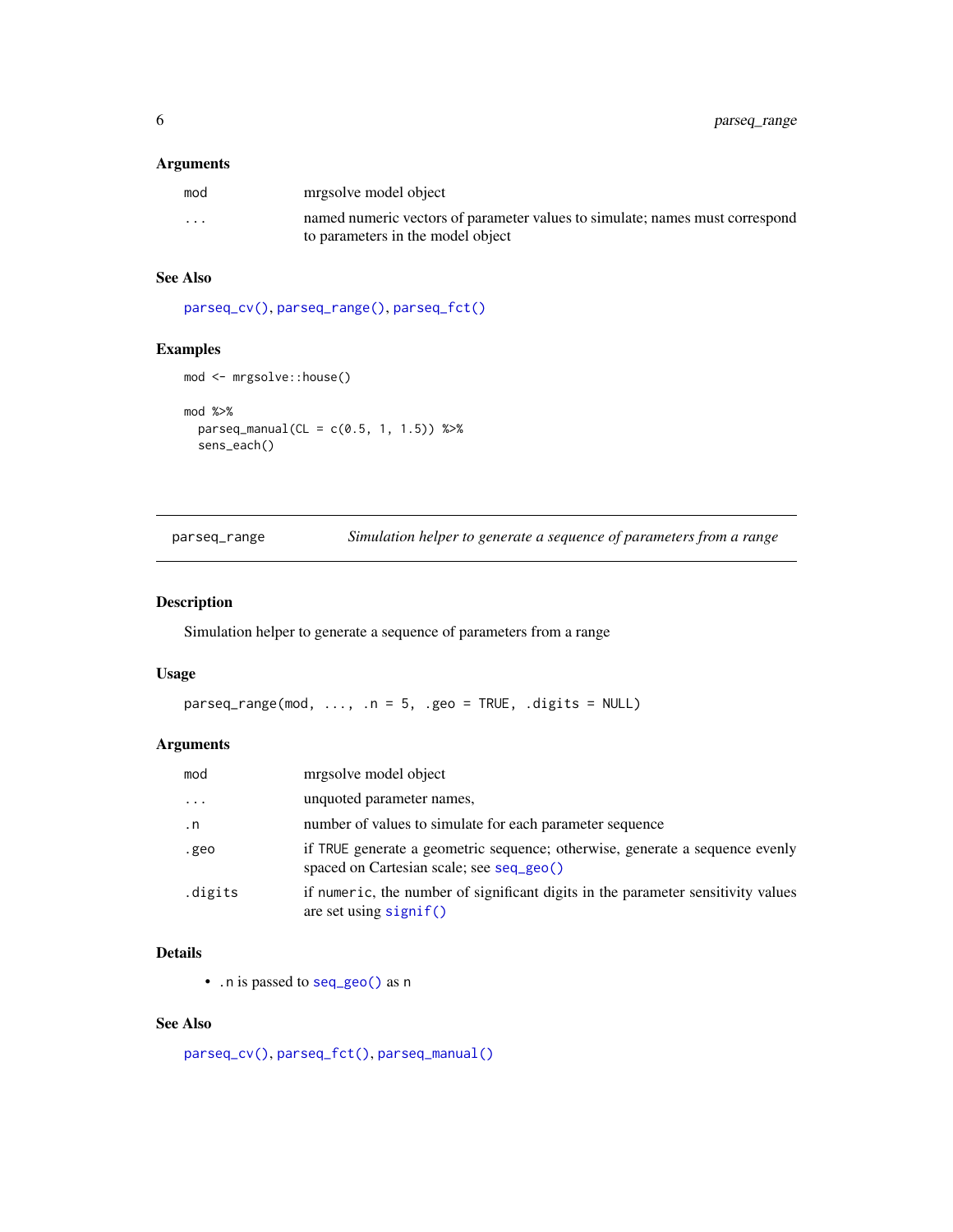## <span id="page-6-0"></span>parseq\_reference 7

mod <- mrgsolve::house()

## Examples

mod %>%  $parseq_range(CL = c(0.5, 1), VC = c(10, 40)) %$ sens\_each()

parseq\_reference *Set reference values for each parameter*

## Description

Set reference values for each parameter

## Usage

parseq\_reference(mod, auto = TRUE)

## Arguments

| mod  | a model object                                |
|------|-----------------------------------------------|
| auto | if TRUE then the model parameter list is used |

| select_par | Identify parameters in a model for sensitivity analysis |  |
|------------|---------------------------------------------------------|--|
|            |                                                         |  |

## Description

Identify parameters in a model for sensitivity analysis

#### Usage

select\_par(mod, ...)

## Arguments

| mod      | an mrgsolve model object |
|----------|--------------------------|
| $\cdots$ | unquoted parameter names |

## Examples

mod <- mrgsolve::house() select\_par(mod, CL, VC)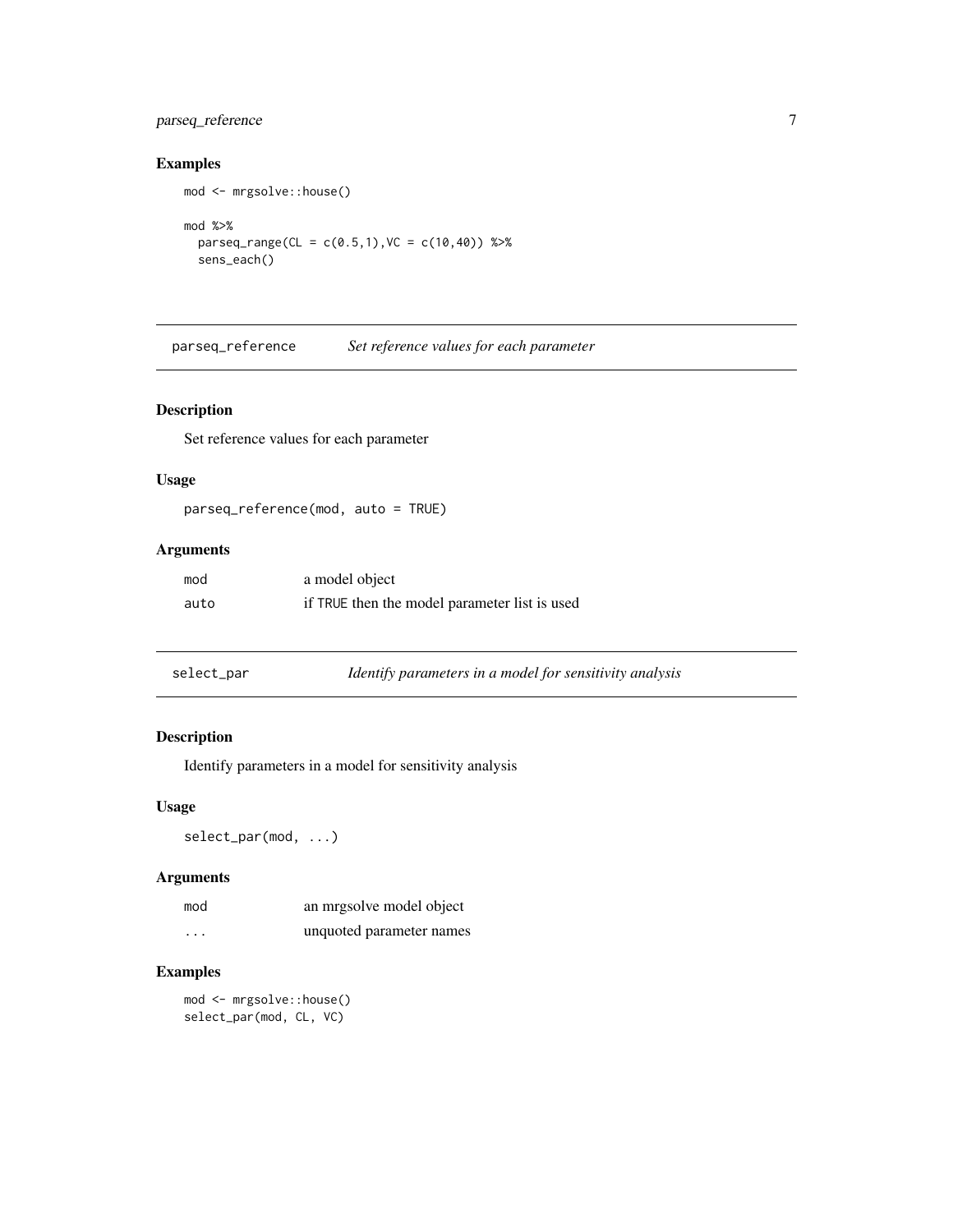<span id="page-7-0"></span>

#### Description

Select sensitivity runs from a sens\_each object

#### Usage

select\_sens(x, dv\_name = NULL, p\_name = NULL)

#### Arguments

| X       | a sens_each object                               |
|---------|--------------------------------------------------|
| dy name | character names of dependent variables to select |
| p_name  | character names of parameters to select          |

#### Examples

library(dplyr)

mod <- mrgsolve::house() out1 <- mod %>% parseq\_factor(CL,VC) %>% sens\_each() out2 <- select\_sens(out1, dv\_name = "CP", p\_name = "CV")

sens\_fun *Run an ad-hoc sensitivity analysis*

#### <span id="page-7-1"></span>Description

Use sens\_each() to examine sequences of parameters one at a time. Use sens\_grid() to examine all combinations of sequences of parameters. The sens\_each\_data() and sens\_grid\_data() variants allow you to pass in a data set to simulate from.

```
sens_each(mod, idata = NULL, ...)
sens_each_data(mod, data, idata = NULL, ...)
sens_grid(mod, idata = NULL, ...)
sens_grid_data(mod, data, idata = NULL, ...)
```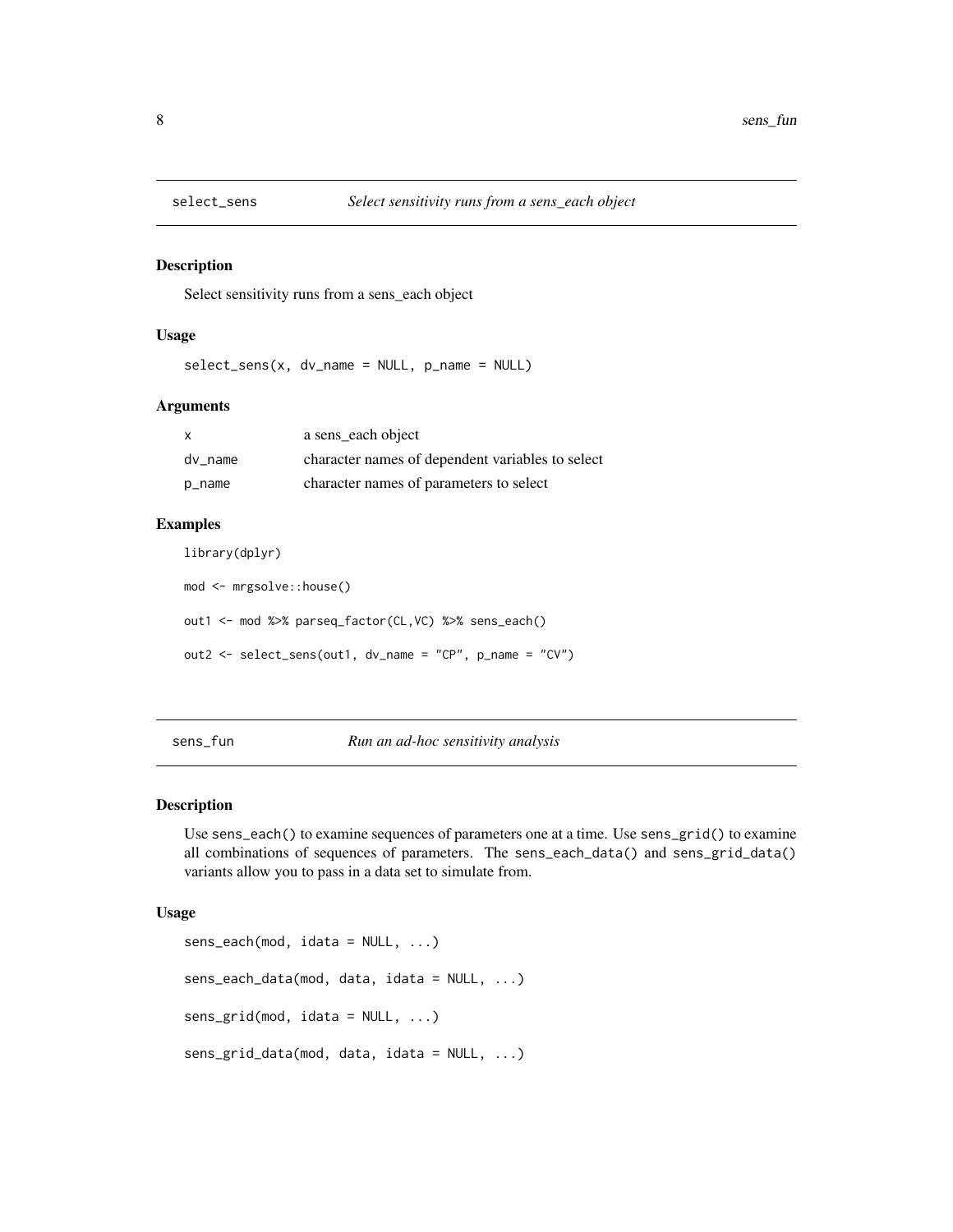#### <span id="page-8-0"></span>sens\_plot 9

## Arguments

| mod     | an mrgsolve model object (usually read in with $mrgsolve::mread()$ )                                         |
|---------|--------------------------------------------------------------------------------------------------------------|
| idata   | included only to prevent users from passing through; the function will create an<br>idata set if appropriate |
| $\cdot$ | passed to $mrgsolve::mrgsim_d()$                                                                             |
| data    | a simulation input data set (see $mrsolve::data_set()$ )                                                     |

## Value

A tibble-like object with class sens\_each or sens\_grid, depending on the vary method that was used. These objects will look just like a tibble, but they can be plotted with [sens\\_plot\(\)](#page-8-1).

#### See Also

[sens\\_plot\(\)](#page-8-1)

#### Examples

```
mod <- mrgsolve::house()
dose <- mrgsolve::ev(amt = 100)
out_each <- parseq_cv(mod, CL, VC) %>% sens_each()
out_grid <- parseq_cv(mod, CL, VC) %>% sens_grid()
```
<span id="page-8-1"></span>sens\_plot *Plot sensitivity analysis results*

## Description

Plot sensitivity analysis results

```
sens_plot(data, ...)
## S3 method for class 'sens_each'
sens_plot(
 data,
 dv_name,
 logy = FALSE,
 ncol = NULL,1wd = 0.8,
 digits = 3,
 plot_ref = TRUE,
```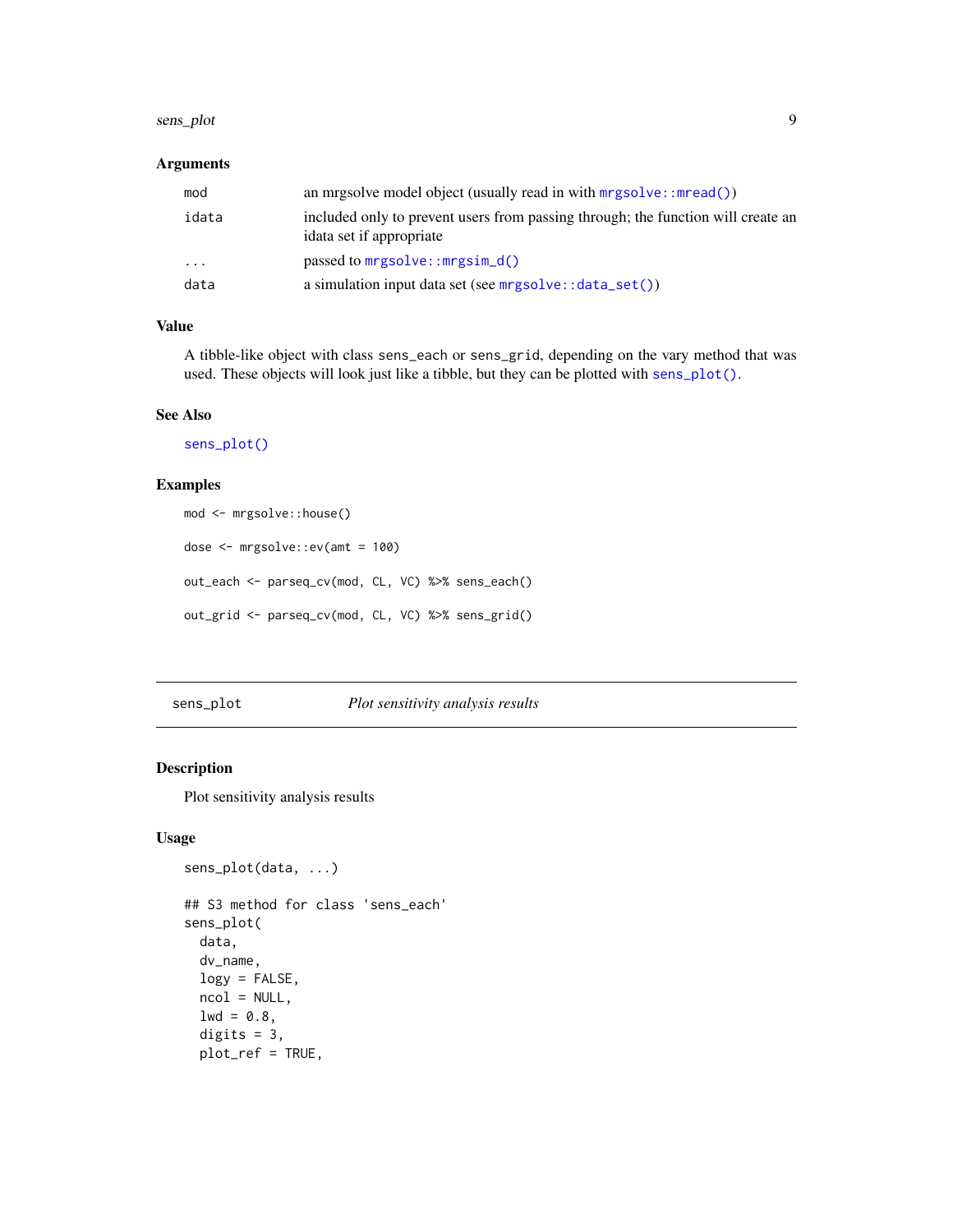```
xlab = "time",
  ylab = dv_name[1],
  grid = FALSE,
  ...
\mathcal{L}## S3 method for class 'sens_grid'
sens_plot(
  data,
  dv_name,
  digits = 2,
  ncol = NULL,1wd = 0.8,
  logy = FALSE,
  plot_ref = TRUE,
  ...
\mathcal{L}
```
## Arguments

| data       | output from sens_each() or sens_grid()                                                    |
|------------|-------------------------------------------------------------------------------------------|
| $\cdots$   | arguments passed on to methods                                                            |
| $dv_$ name | output column name to plot                                                                |
| logy       | if TRUE, y-axis is transformed to log scale                                               |
| ncol       | passed to ggplot2::facet_wrap()                                                           |
| lwd        | passed to ggplot2:: geom_line()                                                           |
| digits     | used to format numbers on the strips                                                      |
| plot_ref   | if TRUE, then the reference case will be plotted in a black dashed line                   |
| xlab       | x-axis title                                                                              |
| ylab       | y-axis title                                                                              |
| grid       | if TRUE, plots from the sens_each method will be passed through patchwork: : wrap_plots() |

## Examples

```
mod <- mrgsolve::house()
dose <- mrgsolve::ev(amt = 100)
out <- sens_run(mod, sargs = list(events = dose), par = "CL,VC")
sens_plot(out, dv_name = "CP")
```
<span id="page-9-0"></span>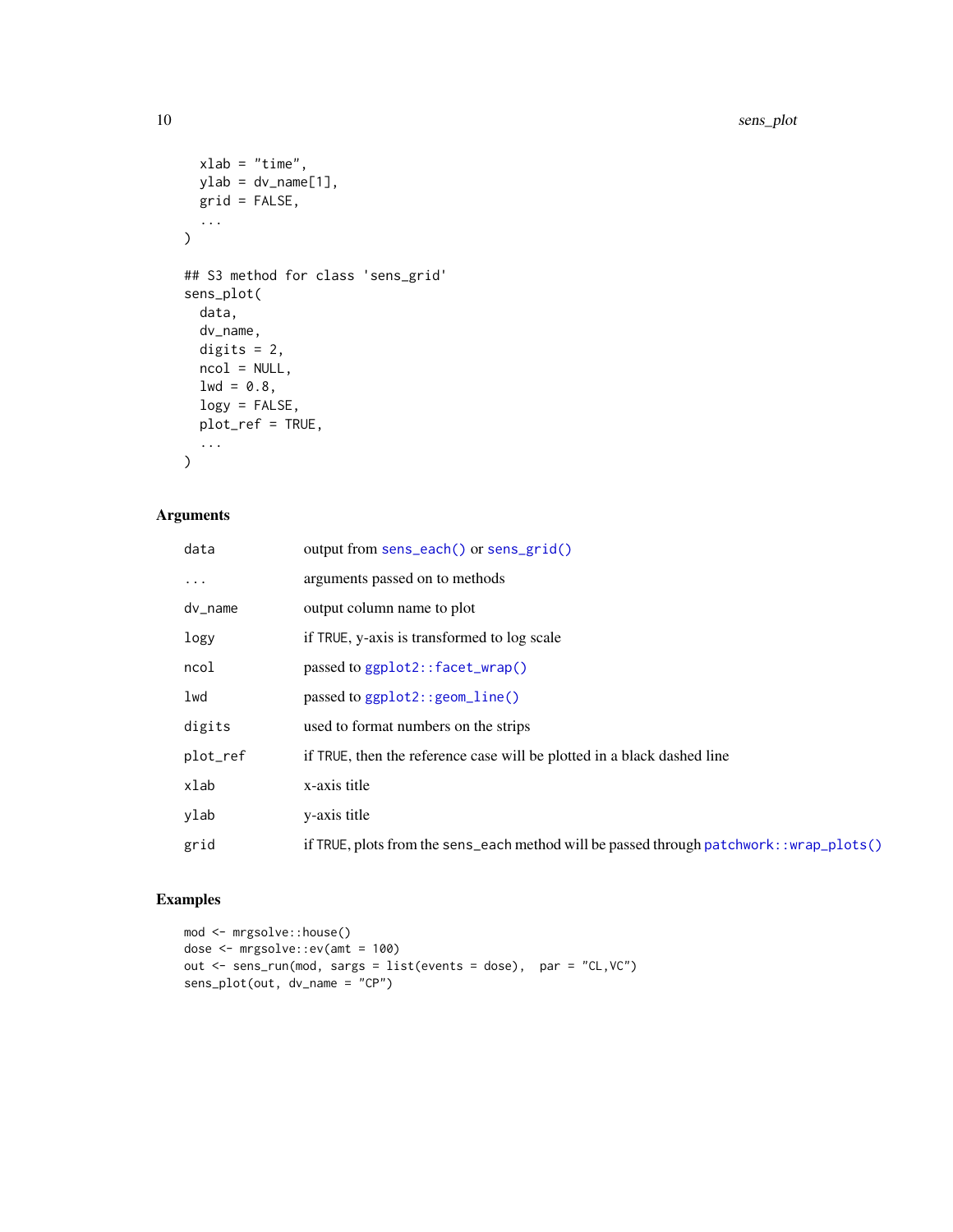<span id="page-10-1"></span><span id="page-10-0"></span>

## Description

Run ad-hoc parameter sensitivity analyses with mrgsolve

## Usage

```
sens_run(
 mod,
 par = NULL,
 var = NULL,method = c("factor", "cv", "range", "manual"),
 vary = c("each", "grid"),
  ...,
  sargs = list()
)
```
## Arguments

| mod     | a mrgsolve model object                                                                                                                                                                                                        |
|---------|--------------------------------------------------------------------------------------------------------------------------------------------------------------------------------------------------------------------------------|
| par     | parameter names for sensitivity analysis; this can be a character vector or a<br>comma-separated string (see examples)                                                                                                         |
| var     | names of model output variables to include in simulated output; this could be<br>the name of a compartment or another output derived inside of the model (e.g.<br>DV or CP or logV, but is specific to what is coded into mod) |
| method  | parameter sequence generation method                                                                                                                                                                                           |
| vary    | use each to vary one parameter at a time or grid to vary all combinations of<br>parameters                                                                                                                                     |
| $\cdot$ | passed to method function                                                                                                                                                                                                      |
| sargs   | a named list of arguments passed to sens_each() or sens_grid() and eventu-<br>ally to mrgsolve:: mrgsim()                                                                                                                      |

## Examples

```
dose <- mrgsolve::ev(amt = 100)
sens_run(
  mod,
  par = "CL, VC",method = "cv",vary = "each",
  sargs = list(events = dose)
```
mod <- mrgsolve::house()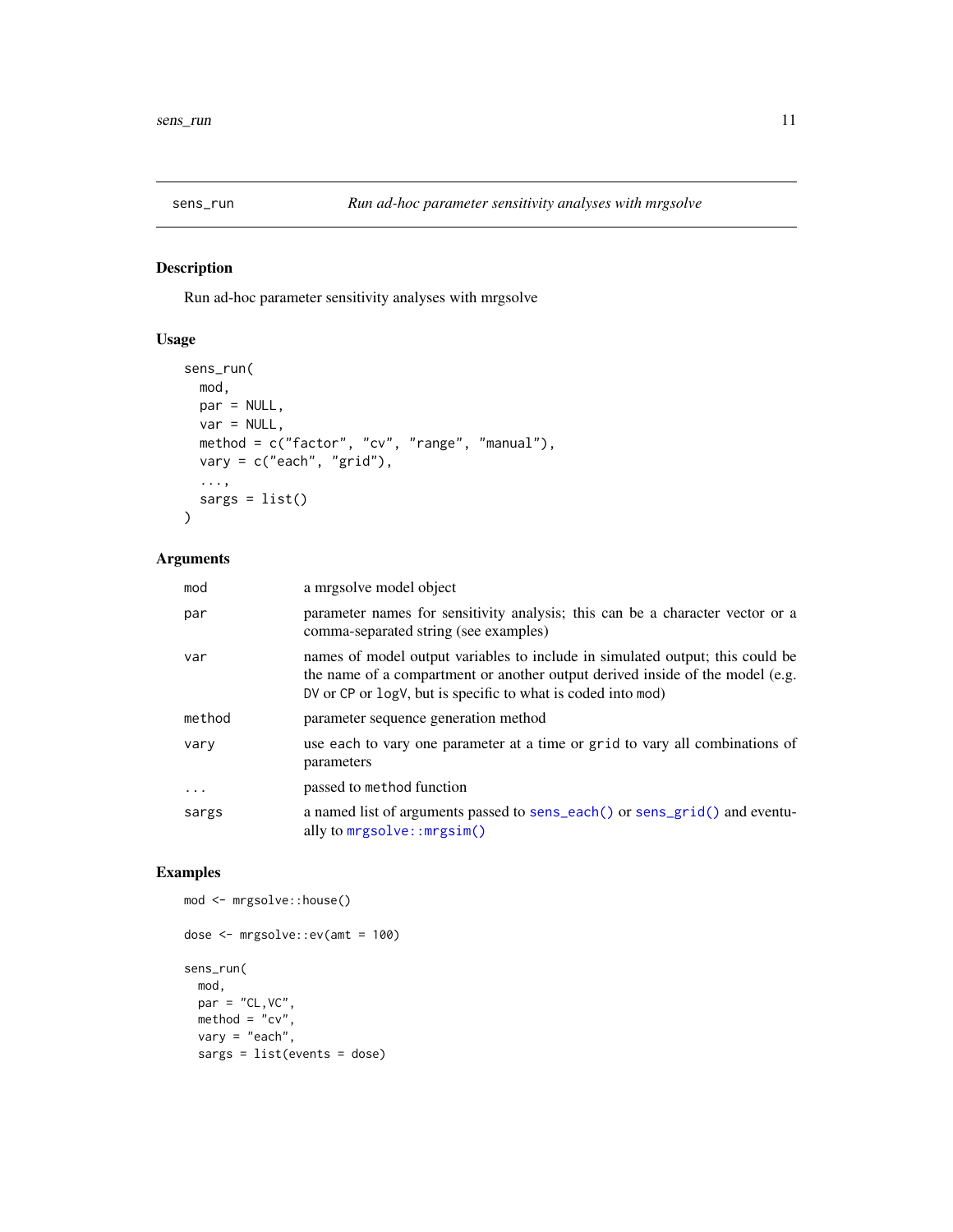<span id="page-11-0"></span> $\overline{\phantom{a}}$ 

<span id="page-11-1"></span>seq\_cv *Generate a sequence based on coefficient of variation*

## Description

Generate a sequence based on coefficient of variation

## Usage

 $seq\_cv(point, cv = 30, n = 5, nsd = 2, digits = NULL)$ 

## Arguments

| point     | reference parameter value                                                                    |
|-----------|----------------------------------------------------------------------------------------------|
| <b>CV</b> | coefficient of variation                                                                     |
| n         | number of values to simulate in the sequence                                                 |
| nsd       | number of standard deviations defining the range of simulated parameter values               |
| digits    | number of significant digits in the answer; if NULL (the default) all digits are<br>retained |

## Examples

seq\_cv(10)

<span id="page-11-2"></span>seq\_even *Generate evenly spaced sequence*

## Description

Generate evenly spaced sequence

## Usage

 $seq\_even(from, to, n = 5, digits = NULL)$ 

## Arguments

| from   | passed to base: $seq()$                                                                      |
|--------|----------------------------------------------------------------------------------------------|
| to     | passed to base: $seq()$                                                                      |
| n.     | passed to $base::seq()$ as length. out                                                       |
| digits | number of significant digits in the answer; if NULL (the default) all digits are<br>retained |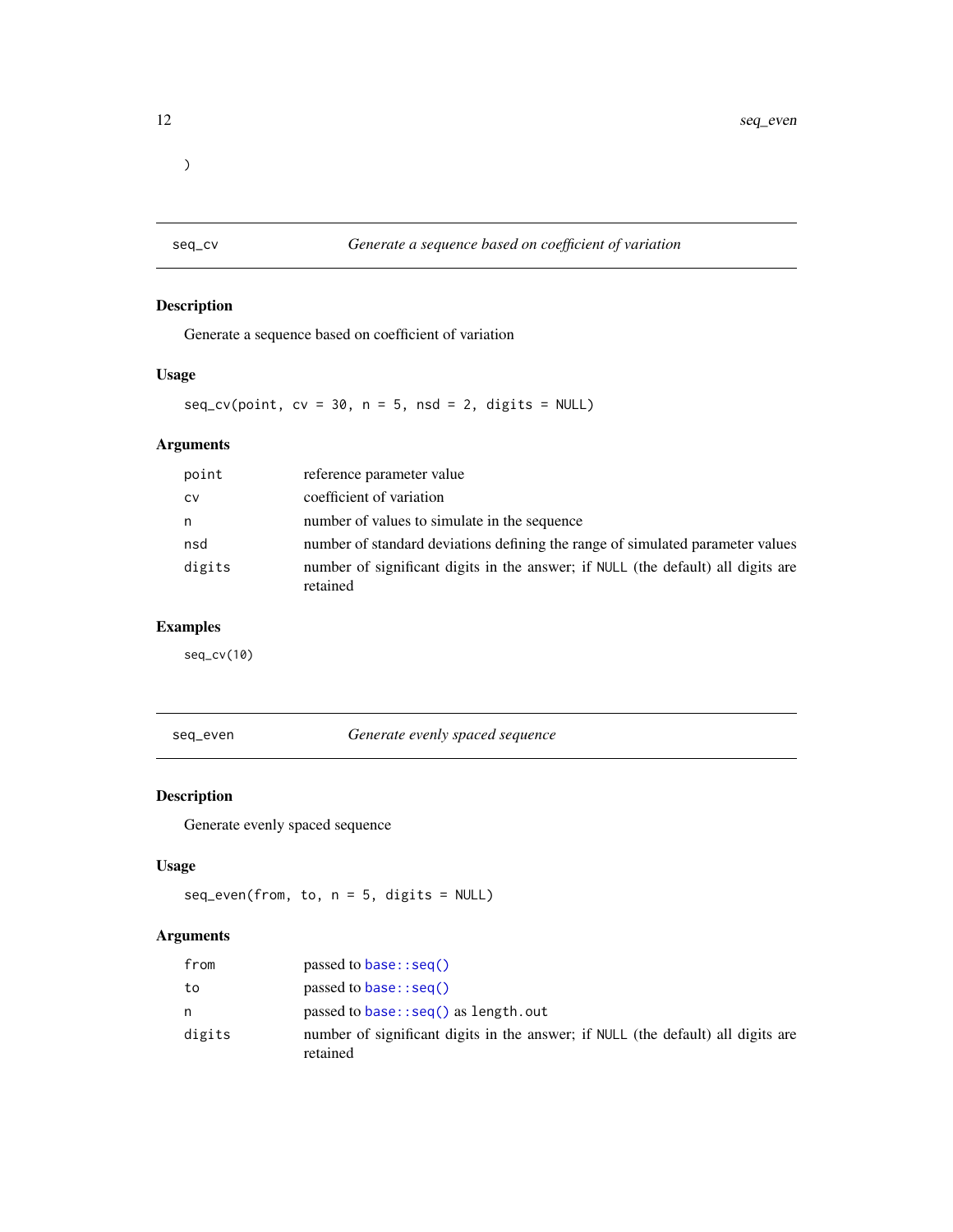#### <span id="page-12-0"></span>seq\_fct 13

## Examples

seq\_even(1, 10, 4)

<span id="page-12-1"></span>seq\_fct *Generate a sequence by fold increase and decrease from a point*

## Description

Generate a sequence by fold increase and decrease from a point

## Usage

 $seq_fct(point, n = 5, factor = c(3, 3), geo = TRUE, digits = NULL)$ 

## Arguments

| a numeric vector of length 1                                                                                                                                                                                                                                                               |
|--------------------------------------------------------------------------------------------------------------------------------------------------------------------------------------------------------------------------------------------------------------------------------------------|
| number of elements in the sequence                                                                                                                                                                                                                                                         |
| an integer vector of length $1$ or $2$ ; if length $1$ , values will be recycled to length $2$ ;<br>the first number used to divide point to generate the minimum value in the se-<br>quence; the second number is used to multiply point to generate the maximum<br>value in the sequence |
| if TRUE, $seq\_geo()$ is used to generate the sequence; otherwise, $seq\_even()$ is<br>used to generate the sequence                                                                                                                                                                       |
| number of significant digits in the answer; if NULL (the default) all digits are<br>retained                                                                                                                                                                                               |
|                                                                                                                                                                                                                                                                                            |

## Examples

seq\_fct(10)

<span id="page-12-2"></span>

| seq_geo | Generate a geometric sequence of parameter values |  |
|---------|---------------------------------------------------|--|
|         |                                                   |  |

## Description

Generate a geometric sequence of parameter values

## Usage

 $seq\_geo(from, to, n = 5, digits = NULL)$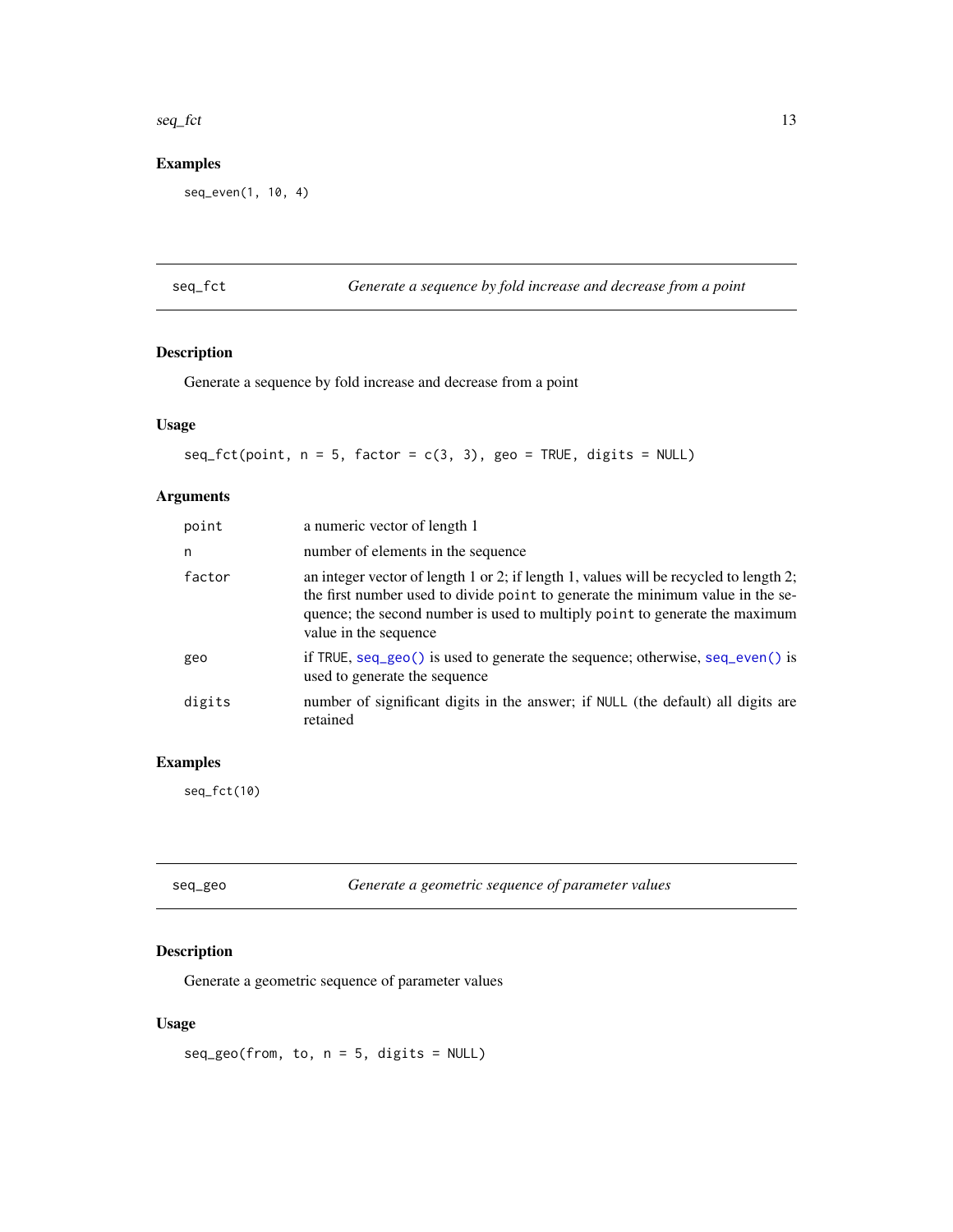<span id="page-13-0"></span>14 seq\_geo

## Arguments

| from   | passed to base: $seq()$                                                                      |
|--------|----------------------------------------------------------------------------------------------|
| to     | passed to base: $seq()$                                                                      |
| n      | passed to $base::seq()$ as length. out                                                       |
| digits | number of significant digits in the answer; if NULL (the default) all digits are<br>retained |

## Examples

seq\_geo(1,10,10)